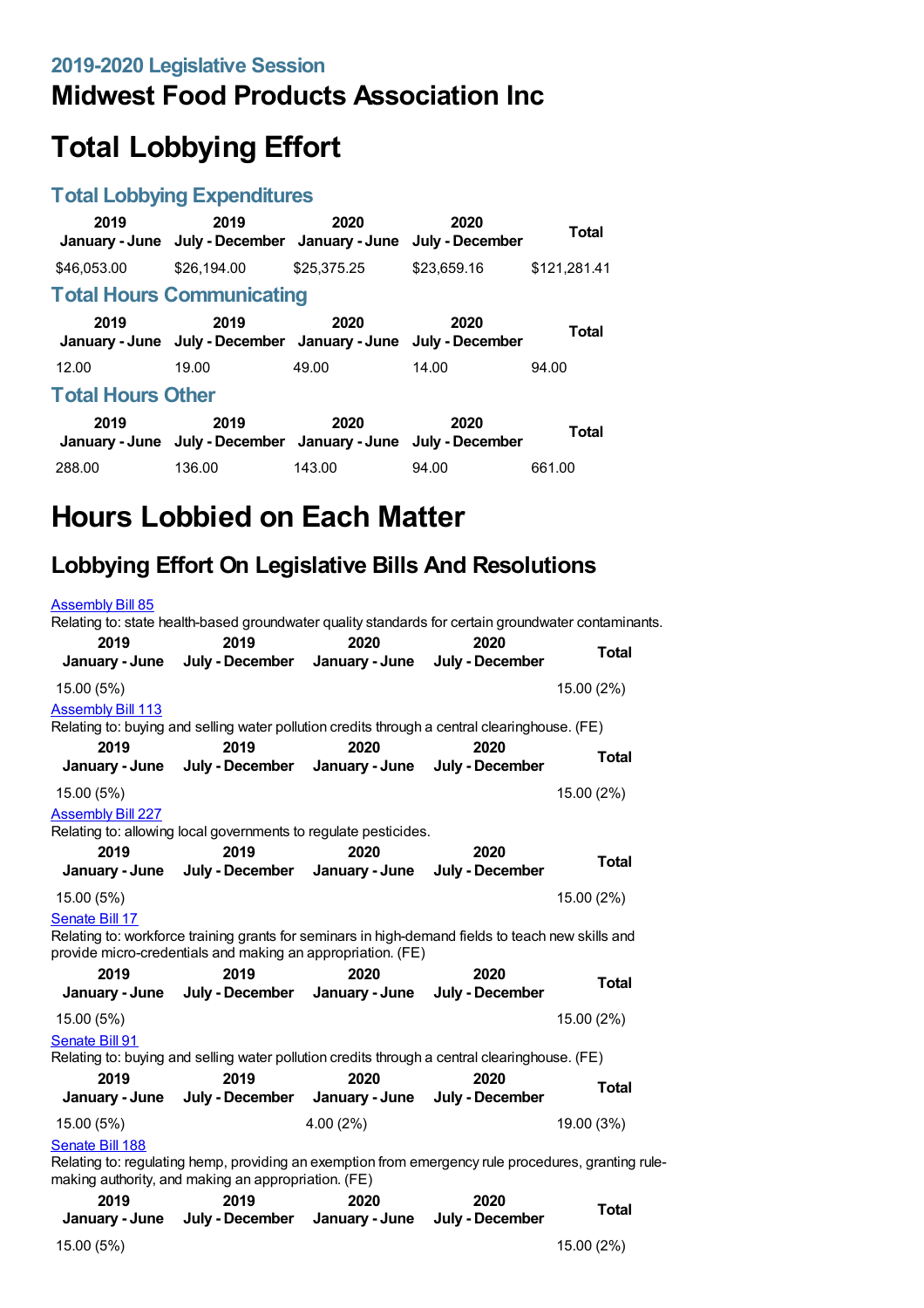| <b>Assembly Bill 21</b>                                                                                                        | Relating to: testing of private wells, compensation for well contamination and abandonment, granting<br>rule-making authority, and making an appropriation. (FE)                                   |                                |                         |                                                                                                        |
|--------------------------------------------------------------------------------------------------------------------------------|----------------------------------------------------------------------------------------------------------------------------------------------------------------------------------------------------|--------------------------------|-------------------------|--------------------------------------------------------------------------------------------------------|
| 2019                                                                                                                           | 2019                                                                                                                                                                                               | 2020                           | 2020                    | <b>Total</b>                                                                                           |
| January - June                                                                                                                 | July - December                                                                                                                                                                                    | January - June                 | July - December         |                                                                                                        |
| 30.00 (10%)<br>Senate Bill 109                                                                                                 |                                                                                                                                                                                                    |                                |                         | 30.00 (4%)                                                                                             |
|                                                                                                                                | Relating to: state health-based groundwater quality standards for certain groundwater contaminants.                                                                                                |                                |                         |                                                                                                        |
| 2019<br>January - June                                                                                                         | 2019<br>July - December                                                                                                                                                                            | 2020<br>January - June         | 2020<br>July - December | <b>Total</b>                                                                                           |
| 30.00 (10%)                                                                                                                    |                                                                                                                                                                                                    |                                |                         | 30.00 (4%)                                                                                             |
| <b>Senate Bill 137</b><br>(FE)                                                                                                 | Relating to: nitrate testing pilot program, granting rule-making authority, and making an appropriation.                                                                                           |                                |                         |                                                                                                        |
| 2019<br>January - June                                                                                                         | 2019<br>July - December                                                                                                                                                                            | 2020<br>January - June         | 2020<br>July - December | <b>Total</b>                                                                                           |
| 30.00 (10%)                                                                                                                    | 12.00 (8%)                                                                                                                                                                                         |                                |                         | 42.00 (6%)                                                                                             |
| Senate Bill 463<br>authority. (FE)                                                                                             | Relating to: labeling food as a type of dairy product or as a dairy ingredient and granting rule-making                                                                                            |                                |                         |                                                                                                        |
| 2019                                                                                                                           | 2019                                                                                                                                                                                               | 2020                           | 2020                    | Total                                                                                                  |
| January - June                                                                                                                 | July - December                                                                                                                                                                                    | January - June                 | July - December         |                                                                                                        |
| Senate Bill 464                                                                                                                | 8.00(5%)                                                                                                                                                                                           |                                |                         | $8.00(1\%)$                                                                                            |
|                                                                                                                                | Relating to: labeling a food product as meat and granting rule-making authority. (FE)                                                                                                              |                                |                         |                                                                                                        |
| 2019                                                                                                                           | 2019                                                                                                                                                                                               | 2020                           | 2020                    | <b>Total</b>                                                                                           |
| January - June                                                                                                                 | July - December                                                                                                                                                                                    | January - June                 | July - December         |                                                                                                        |
|                                                                                                                                | 9.00(6%)                                                                                                                                                                                           |                                |                         | 9.00(1%)                                                                                               |
| <b>Assembly Bill 794</b><br>Relating to: public notice and comment period for certain groundwater standards. (FE)              |                                                                                                                                                                                                    |                                |                         |                                                                                                        |
| 2019                                                                                                                           | 2019                                                                                                                                                                                               | 2020                           | 2020                    |                                                                                                        |
| January - June                                                                                                                 |                                                                                                                                                                                                    | July - December January - June | July - December         | <b>Total</b>                                                                                           |
|                                                                                                                                |                                                                                                                                                                                                    | 8.00(4%)                       |                         | 8.00(1%)                                                                                               |
| <b>Assembly Bill 796</b>                                                                                                       |                                                                                                                                                                                                    |                                |                         |                                                                                                        |
| Relating to: creating a pilot grant program for farmers to reduce nitrate loading, funding research for<br>appropriation. (FE) | nitrate loading reduction methods, extending the time limit for emergency rule procedures, providing<br>an exemption from emergency rule procedures, granting rule-making authority, and making an |                                |                         |                                                                                                        |
| 2019                                                                                                                           | 2019                                                                                                                                                                                               | 2020                           | 2020                    | <b>Total</b>                                                                                           |
| January - June                                                                                                                 | July - December                                                                                                                                                                                    | January - June                 | July - December         |                                                                                                        |
|                                                                                                                                |                                                                                                                                                                                                    | 8.00(4%)                       |                         | 8.00(1%)                                                                                               |
| <b>Assembly Bill 700</b><br>Relating to: notifying counties of certain water pollution violations, providing an exemption from | emergency rule procedures, and granting rule-making authority. (FE)                                                                                                                                |                                |                         |                                                                                                        |
| 2019<br>January - June                                                                                                         | 2019<br>July - December                                                                                                                                                                            | 2020<br>January - June         | 2020<br>July - December | Total                                                                                                  |
|                                                                                                                                |                                                                                                                                                                                                    |                                |                         |                                                                                                        |
| <b>Assembly Bill 842</b>                                                                                                       |                                                                                                                                                                                                    | 12.00 (6%)                     |                         | 12.00 (2%)                                                                                             |
| and making an appropriation. (FE)                                                                                              |                                                                                                                                                                                                    |                                |                         | Relating to: providing funding related to PFAS programs and positions, granting rule-making authority, |
| 2019                                                                                                                           | 2019                                                                                                                                                                                               | 2020                           | 2020                    | <b>Total</b>                                                                                           |
| January - June                                                                                                                 | July - December                                                                                                                                                                                    | January - June                 | July - December         |                                                                                                        |
|                                                                                                                                |                                                                                                                                                                                                    | 60.00 (31%)                    |                         | 60.00 (8%)                                                                                             |

# **Lobbying Effort On Budget Bill Subjects**

Dept of [Agriculture,](https://lobbying.wi.gov/What/BudgetBillSubjectInformation/2019REG/Information/879?tab=Efforts) Trade and Consumer Protection

| 2019 | 2019                                                          | 2020 | 2020 | Total |
|------|---------------------------------------------------------------|------|------|-------|
|      | January - June July - December January - June July - December |      |      |       |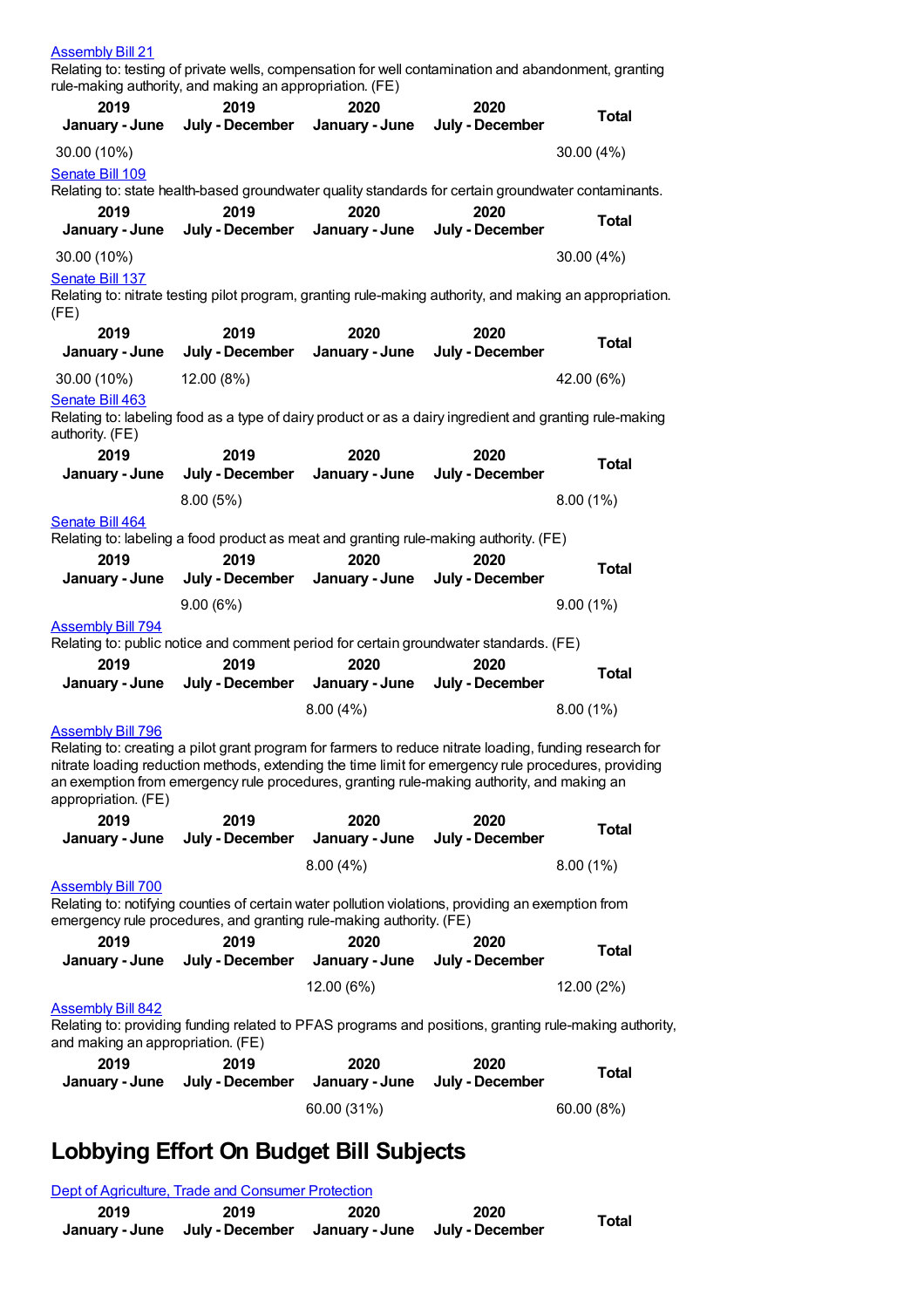| 15.00 (5%)                            |                                                 |                        | 15.00 (14%)             | $30.00(4\%)$ |
|---------------------------------------|-------------------------------------------------|------------------------|-------------------------|--------------|
|                                       | <b>General Fund Taxes: Other Tax Provisions</b> |                        |                         |              |
| 2019<br>January - June                | 2019<br>July - December                         | 2020<br>January - June | 2020<br>July - December | Total        |
| 15.00 (5%)                            |                                                 |                        |                         | 15.00 (2%)   |
| <b>Transportation: Departmentwide</b> |                                                 |                        |                         |              |
| 2019                                  | 2019                                            | 2020                   | 2020                    |              |
| January - June                        | July - December                                 | January - June         | July - December         | <b>Total</b> |
| 15.00 (5%)                            | 28.00 (18%)                                     | 19.00 (10%)            |                         | 62.00 (8%)   |
| Natural Resources: Departmentwide     |                                                 |                        |                         |              |
| 2019<br>January - June                | 2019<br>July - December                         | 2020<br>January - June | 2020<br>July - December | Total        |

### **Lobbying Effort On Administrtive Rulemaking Proceedings**

| Department of Agriculture, Trade and Consumer Protection (ATCP)<br><b>Food processing plants</b> |                                                                                                                                                                                                                                                                                                                                                         |                        |                         |              |  |
|--------------------------------------------------------------------------------------------------|---------------------------------------------------------------------------------------------------------------------------------------------------------------------------------------------------------------------------------------------------------------------------------------------------------------------------------------------------------|------------------------|-------------------------|--------------|--|
| 2019<br>January - June                                                                           | 2019<br>July - December                                                                                                                                                                                                                                                                                                                                 | 2020<br>January - June | 2020<br>July - December | Total        |  |
| 30.00 (10%)                                                                                      | 12.00 (8%)                                                                                                                                                                                                                                                                                                                                              |                        |                         | 42.00 (6%)   |  |
|                                                                                                  | Department of Agriculture, Trade and Consumer Protection (ATCP)<br>Grain dealers and grain warehouse keepers; milk contractors                                                                                                                                                                                                                          |                        |                         |              |  |
| 2019                                                                                             | 2019                                                                                                                                                                                                                                                                                                                                                    | 2020                   | 2020                    | Total        |  |
| January - June                                                                                   | July - December                                                                                                                                                                                                                                                                                                                                         | January - June         | July - December         |              |  |
|                                                                                                  | 12.00 (8%)                                                                                                                                                                                                                                                                                                                                              |                        |                         | 12.00 (2%)   |  |
| Department of Natural Resources (NR)                                                             | Numerical standards to minimize the concentration of polluting substances in groundwater                                                                                                                                                                                                                                                                |                        |                         |              |  |
| 2019                                                                                             | 2019                                                                                                                                                                                                                                                                                                                                                    | 2020                   | 2020                    | Total        |  |
| January - June                                                                                   | July - December                                                                                                                                                                                                                                                                                                                                         | January - June         | July - December         |              |  |
|                                                                                                  | 23.00 (15%)                                                                                                                                                                                                                                                                                                                                             |                        |                         | 23.00 (3%)   |  |
| Department of Natural Resources (NR)                                                             | Surface water quality criteria and analytical methods for poly- and perfluoroalkyl substances (PFAS)<br>including PFOS, PFOA, and any other PFAS for the purpose of protecting public health, and the<br>procedures in the Wisconsin Pollutant Discharge Elimination System ("WPDES") permitting program<br>to implement the new water quality criteria |                        |                         |              |  |
|                                                                                                  |                                                                                                                                                                                                                                                                                                                                                         |                        |                         |              |  |
| 2019                                                                                             | 2019                                                                                                                                                                                                                                                                                                                                                    | 2020                   | 2020                    |              |  |
| January - June                                                                                   | July - December                                                                                                                                                                                                                                                                                                                                         | January - June         | July - December         | <b>Total</b> |  |
|                                                                                                  | 25.00 (16%)                                                                                                                                                                                                                                                                                                                                             |                        |                         | 25.00 (3%)   |  |
| Department of Natural Resources (NR)                                                             | The promulgation of new drinking water maximum contaminant levels for Per- and Polyfluoroalkyl                                                                                                                                                                                                                                                          |                        |                         |              |  |
|                                                                                                  | Substances (PFAS) including Perfluorooctanesulfonic acid (PFOS) and Perfluorooctanoic acid                                                                                                                                                                                                                                                              |                        |                         |              |  |
| (PFOA)<br>2019<br>January - June                                                                 | 2019<br>July - December                                                                                                                                                                                                                                                                                                                                 | 2020<br>January - June | 2020<br>July - December | Total        |  |
|                                                                                                  | 25.00 (16%)                                                                                                                                                                                                                                                                                                                                             |                        |                         | 25.00 (3%)   |  |
|                                                                                                  | Department of Workforce Development (DWD)<br>COVID-19 protections for migrant workers                                                                                                                                                                                                                                                                   |                        |                         |              |  |
| 2019<br>January - June                                                                           | 2019<br>July - December                                                                                                                                                                                                                                                                                                                                 | 2020<br>January - June | 2020<br>July - December | <b>Total</b> |  |
|                                                                                                  |                                                                                                                                                                                                                                                                                                                                                         | 31.00 (16%)            | 15.00 (14%)             | 46.00 (6%)   |  |
| Department of Natural Resources (NR)                                                             |                                                                                                                                                                                                                                                                                                                                                         |                        |                         |              |  |
| 2019                                                                                             | Regulating fire fighting foam that contains certain contaminants<br>2019                                                                                                                                                                                                                                                                                | 2020                   | 2020                    |              |  |
| January - June                                                                                   | July - December                                                                                                                                                                                                                                                                                                                                         | January - June         | July - December         | <b>Total</b> |  |

### **Lobbying Effort On Topics Not Yet Assigned A Bill Or Rule**